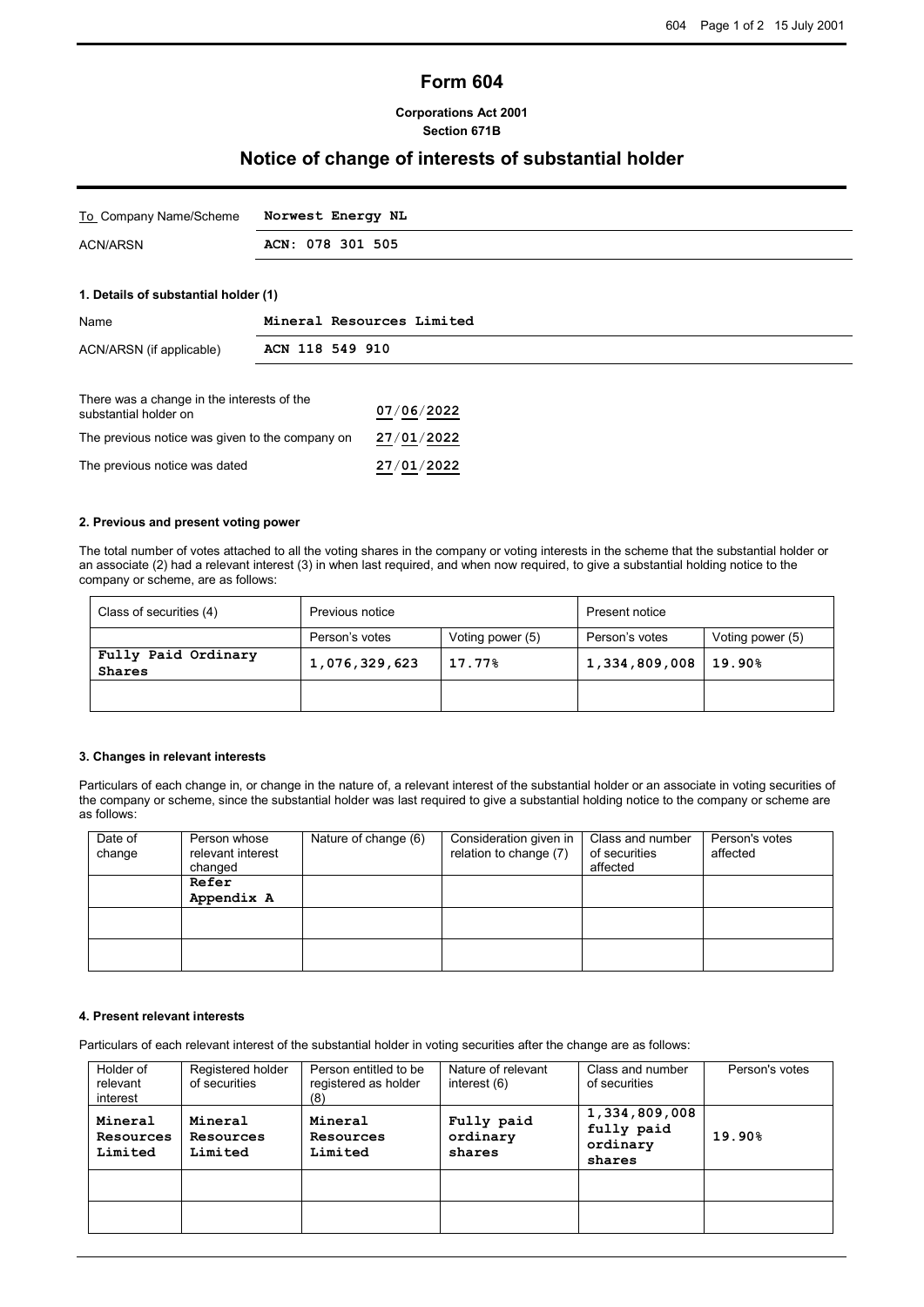#### **5. Changes in association**

The persons who have become associates (2) of, ceased to be associates of, or have changed the nature of their association (9) with, the substantial holder in relation to voting interests in the company or scheme are as follows:

| Name and ACN/ARSN (if applicable) | Nature of association |
|-----------------------------------|-----------------------|
| Not Applicable                    |                       |
|                                   |                       |

#### **6. Addresses**

The addresses of persons named in this form are as follows:

| Name                         | Address                          |
|------------------------------|----------------------------------|
| Mineral Resources<br>Limited | 1 Sleat Road, Applecross WA 6153 |
|                              |                                  |

## **Signature**

| print name | <b>DEREK OELOFSE</b> | capacity | GROUP FINANCIAL CONTROLLER AND<br>COMPANY SECRETARY |
|------------|----------------------|----------|-----------------------------------------------------|
| sign here  |                      | date     | 15/06/2022                                          |
|            |                      |          |                                                     |

#### **DIRECTIONS**

- (1) If there are a number of substantial holders with similar or related relevant interests (eg. a corporation and its related corporations, or the manager and trustee of an equity trust), the names could be included in an annexure to the form. If the relevant interests of a group of persons are essentially similar, they may be referred to throughout the form as a specifically named group if the membership of each group, with the names and addresses of members is clearly set out in paragraph 6 of the form.
- (2) See the definition of "associate" in section 9 of the Corporations Act 2001.
- (3) See the definition of "relevant interest" in sections 608 and 671B(7) of the Corporations Act 2001.
- (4) The voting shares of a company constitute one class unless divided into separate classes.
- (5) The person's votes divided by the total votes in the body corporate or scheme multiplied by 100.
- (6) Include details of:
	- (a) any relevant agreement or other circumstances because of which the change in relevant interest occurred. If subsection 671B(4) applies, a copy of any document setting out the terms of any relevant agreement, and a statement by the person giving full and accurate details of any contract, scheme or arrangement, must accompany this form, together with a written statement certifying this contract, scheme or arrangement; and
	- (b) any qualification of the power of a person to exercise, control the exercise of, or influence the exercise of, the voting powers or disposal of the securities to which the relevant interest relates (indicating clearly the particular securities to which the qualification applies).

See the definition of "relevant agreement" in section 9 of the Corporations Act 2001.

- (7) Details of the consideration must include any and all benefits, money and other, that any person from whom a relevant interest was acquired has, or may, become entitled to receive in relation to that acquisition. Details must be included even if the benefit is conditional on the happening or not of a contingency. Details must be included of any benefit paid on behalf of the substantial holder or its associate in relation to the acquisitions, even if they are not paid directly to the person from whom the relevant interest was acquired.
- (8) If the substantial holder is unable to determine the identity of the person (eg. if the relevant interest arises because of an option) write "unknown".
- (9) Give details, if appropriate, of the present association and any change in that association since the last substantial holding notice.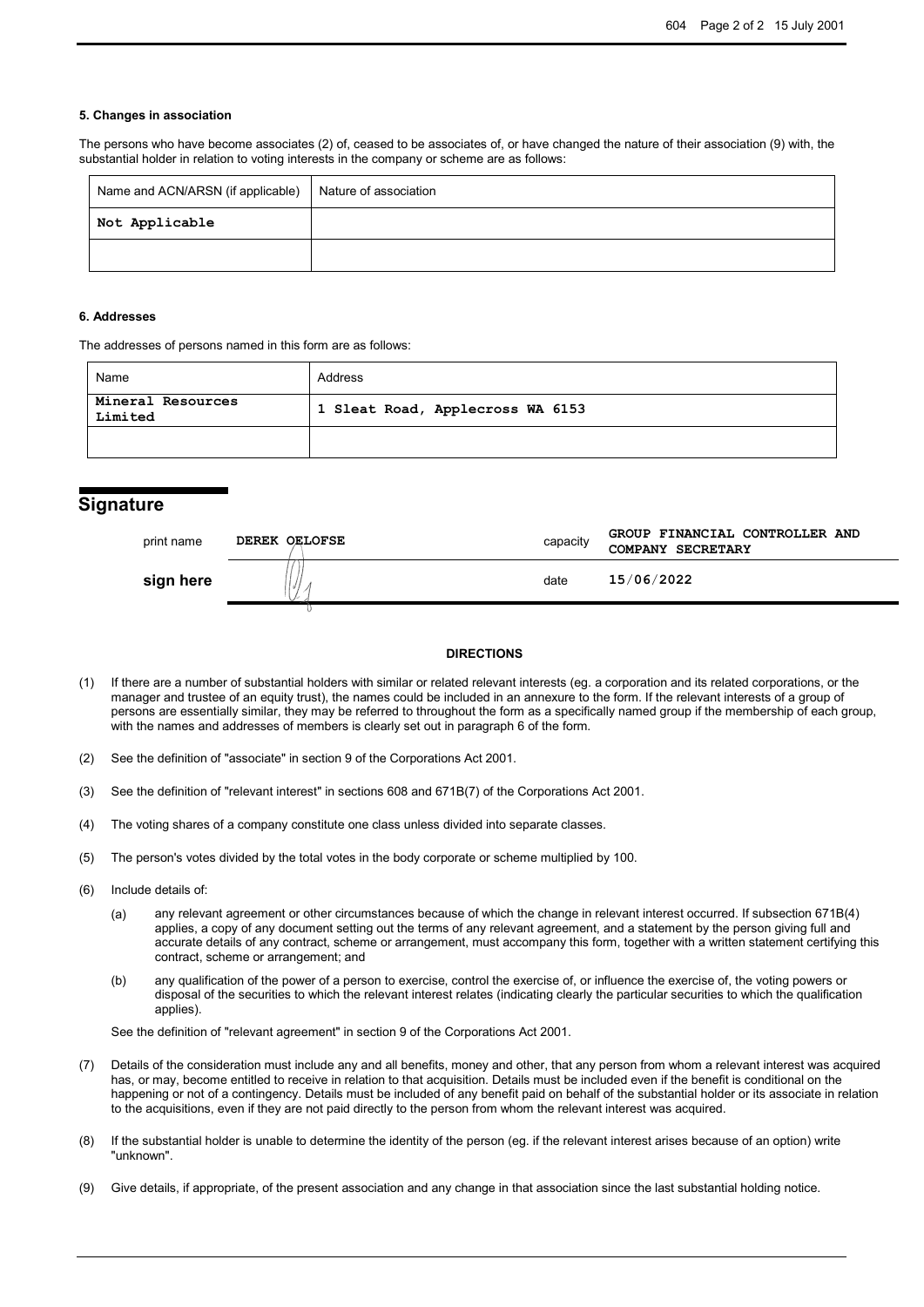# Appendix A

| <b>Date</b>                    | Person<br>whose<br>relevant<br>interest<br>changed | <b>MRL</b><br>shareholding     | <b>Total shares</b><br>on issue | <b>MRL</b><br>shareholding<br>$\%$ | <b>Cumulative</b><br>$\%$<br><b>Movement</b> | <b>Nature of</b><br>change (6)                                                                    | Consideration<br>given in<br>relation to<br>change |
|--------------------------------|----------------------------------------------------|--------------------------------|---------------------------------|------------------------------------|----------------------------------------------|---------------------------------------------------------------------------------------------------|----------------------------------------------------|
| 21/01/2022                     | Mineral<br>Resources<br>Limited                    | 1,076,329,623                  | 6,058,669,207                   | 17.77%                             |                                              | Opening<br>balance                                                                                |                                                    |
| 28/01/2022<br>to<br>30/03/2022 | Mineral<br>Resources<br>Limited                    | 1,076,329,623                  | 6,141,297,505                   | 17.53%                             | $-0.24%$                                     | Dilution of<br>shareholding<br>due to<br>exercise of<br>options by<br>third parties               | \$-                                                |
| 14/04/2022                     | Mineral<br>Resources<br>Limited                    | 1,157,921,573                  | 6,606,843,055                   | 17.53%                             | $-0.24%$                                     | Participation<br>in share<br>placement<br>offered<br>directly by<br><b>NWE</b>                    | \$2,692,534                                        |
| 27/04/2022<br>to               | Mineral<br>Resources                               |                                |                                 |                                    |                                              | On-market<br>purchase of                                                                          |                                                    |
| 29/04/2022<br>29/04/2022       | Limited<br>Mineral<br>Resources<br>Limited         | 1,185,563,355<br>1,185,563,355 | 6,606,843,055<br>6,697,752,146  | 17.94%<br>17.70%                   | 0.17%<br>$-0.07%$                            | shares<br>Issue of<br>shares as<br>part of a<br>placement<br>offered<br>directly by<br><b>NWE</b> | \$896,335<br>\$-                                   |
| 04/05/2022<br>to<br>06/05/2022 | Mineral<br>Resources<br>Limited                    | 1,213,845,055                  | 6,697,752,146                   | 18.12%                             | 0.35%                                        | On-market<br>purchase of<br>shares                                                                | \$918,498                                          |
| 06/05/2022                     | Mineral<br>Resources<br>Limited                    | 1,213,845,055                  | 6,707,582,956                   | 18.10%                             | 0.33%                                        | Issue of<br>shares as<br>part of a<br>placement<br>offered<br>directly by<br><b>NWE</b>           | \$-                                                |